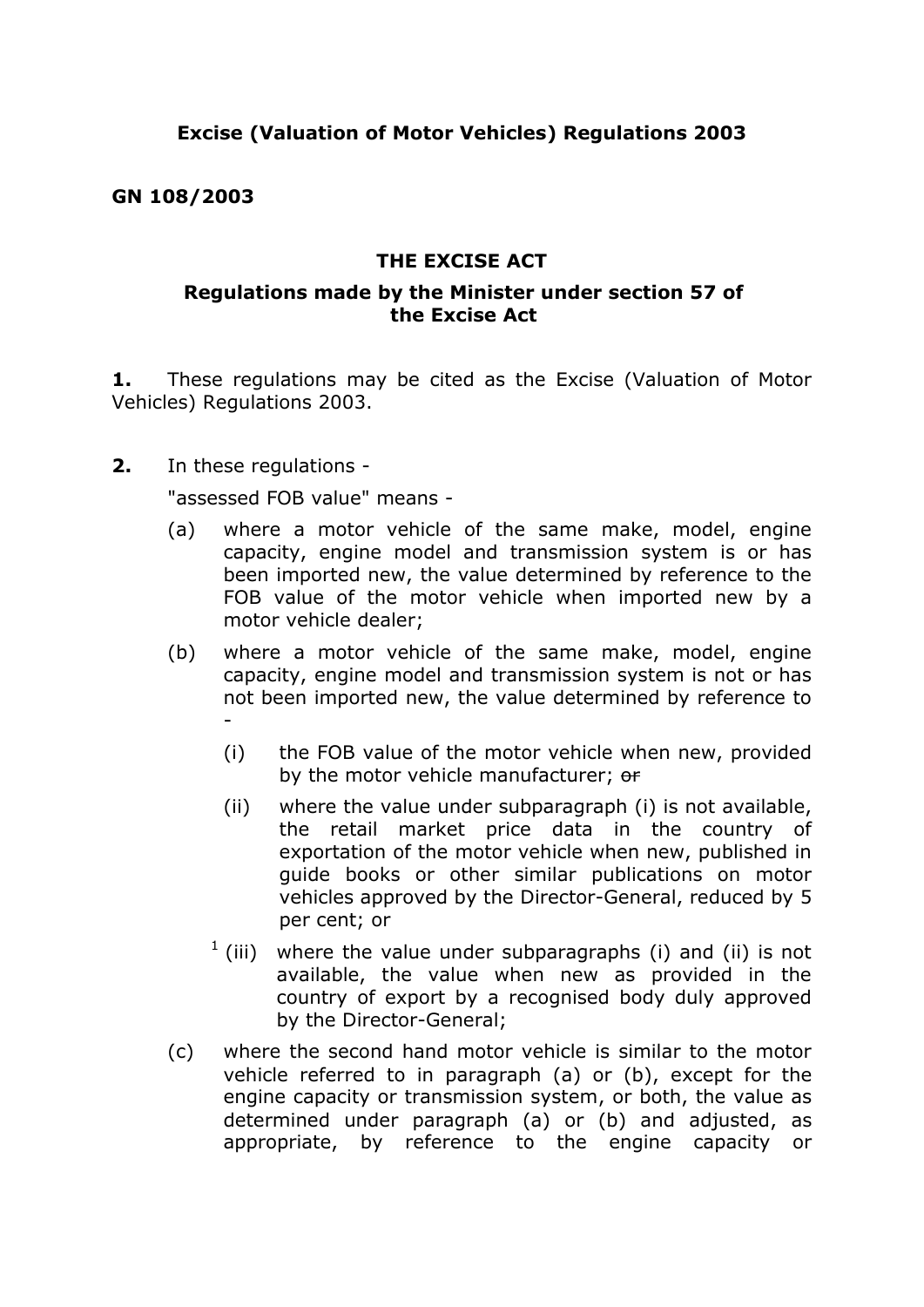transmission system, or both, of the second hand motor vehicle.

- **3.** The value at importation of a second-hand motor vehicle<sup>2</sup> shall be the sum of -
	- (a) the assessed FOB value of the vehicle when new, reduced by
		- (i) 9 per cent for the first month of use; and
		- (ii) one per cent for each subsequent month of use, up to a maximum of  $350$  per cent; and
	- (b) the amount of insurance and freight payable.

<sup>4</sup> <sup>5</sup> <sup>6</sup> <sup>7</sup> <sup>8</sup> **4.** -

**.** 

# **<sup>9</sup> <sup>10</sup>SCHEDULE**

**\_\_\_\_\_\_\_\_\_\_\_\_\_\_**

[Regulation 2] -

- <sup>2</sup> *w.e.f. 30 July 2016*, GN No. 165 of 2016, the principal regulations are amended, in paragraph 3, by deleting the words "*or used motor vehicle*".
- <sup>3</sup> *w.e.f. 30 July 2016*, GN No. 165 of 2016, regulation 3(a)(ii) of the principal regulations is amended by deleting the figure "*56*" and replacing it by the figure "*50*".
- <sup>4</sup> *w.e.f. 29 August 2009*, GN No. 97 of 2009, regulation 4 is amended, in paragraph (a), by deleting the words "*when new*" and replacing them by the words "*when imported new by a motor vehicle dealer*".
- <sup>5</sup> *w.e.f. 29 August 2009*, GN No. 97 of 2009, regulation 4 is amended, in paragraph (b)(ii), by deleting the words "*25 per cent.*" and replacing them by the words "*the percentage specified in the Schedule and corresponding to the country of exportation;*".
- <sup>6</sup> *w.e.f. 30 July 2016*, GN No. 165 of 2016, regulation 4 of the principal regulations is amended in paragraph (b)(ii), by deleting the words "*the percentage specified in the Schedule and corresponding to the country of exportation*" and replacing them by the words "*5 per cent*".
- <sup>7</sup> *w.e.f. 29 August 2009,* GN No. 97 of 2009, regulation 4 is amended, by adding, after paragraph (b), new paragraph (c) –
	- *"(c) where the second hand motor vehicle or used motor vehicle is similar to the motor vehicle referred to in paragraph (a) or (b) except for the engine capacity or transmission system or both, the value as determined under paragraph (a) or (b) and adjusted as appropriate by reference to the engine capacity or transmission system or both of the second hand motor vehicle or used motor vehicle.*

<sup>1</sup> *w.e.f. 21 September 2019*, GN No. 162 of 2019, the principal regulations are amended, in Regulation 2, in the definition of "*assessed FOB value*", in paragraph (b), by adding new subparagraph (iii), the word "*or*" being added at the end of subparagraph (ii) and the word "*or*" at the end of subparagraph (i) being deleted.